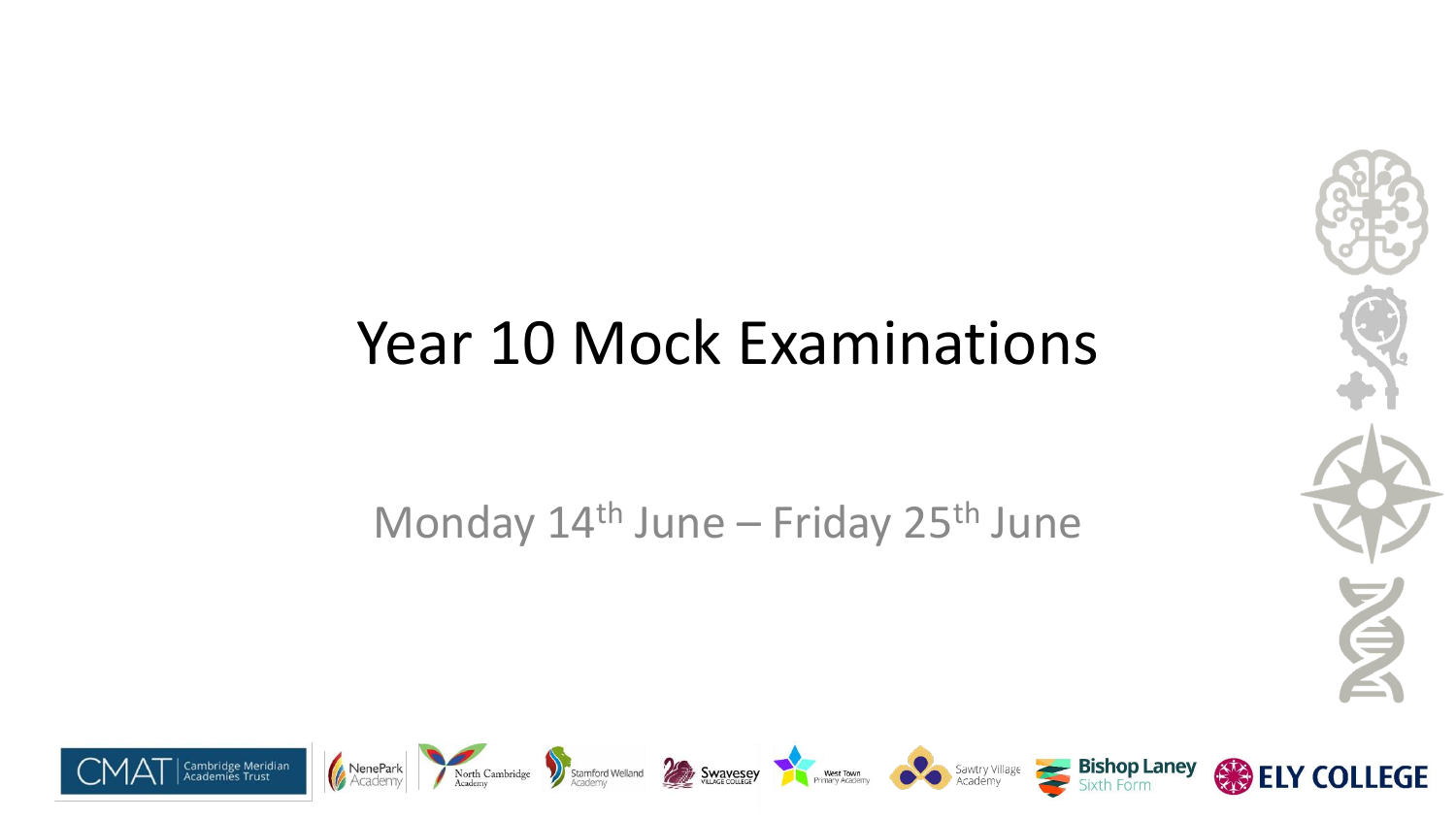## Arrangements – All Exams

- At the appropriate time, make your way to the tennis courts by the Sports Hall
	- Students with exam concessions should meet outside NG9 or D<sub>2</sub> as per conversation with Mrs Lightfoot
- Line up in against your surname letter along the grass by the tennis courts
- Check the seating plan (noticeboard in Needhams and on Teams) so that you know where you should be sitting

North Cambridge

Stamford Welland **De Standard Standard Saving Saving Saving Saving Saving Saving Saving Saving Saving Saving Saving Saving Saving Saving Saving Saving Saving Saving Saving Saving Saving Saving Saving Saving Saving Saving S** 

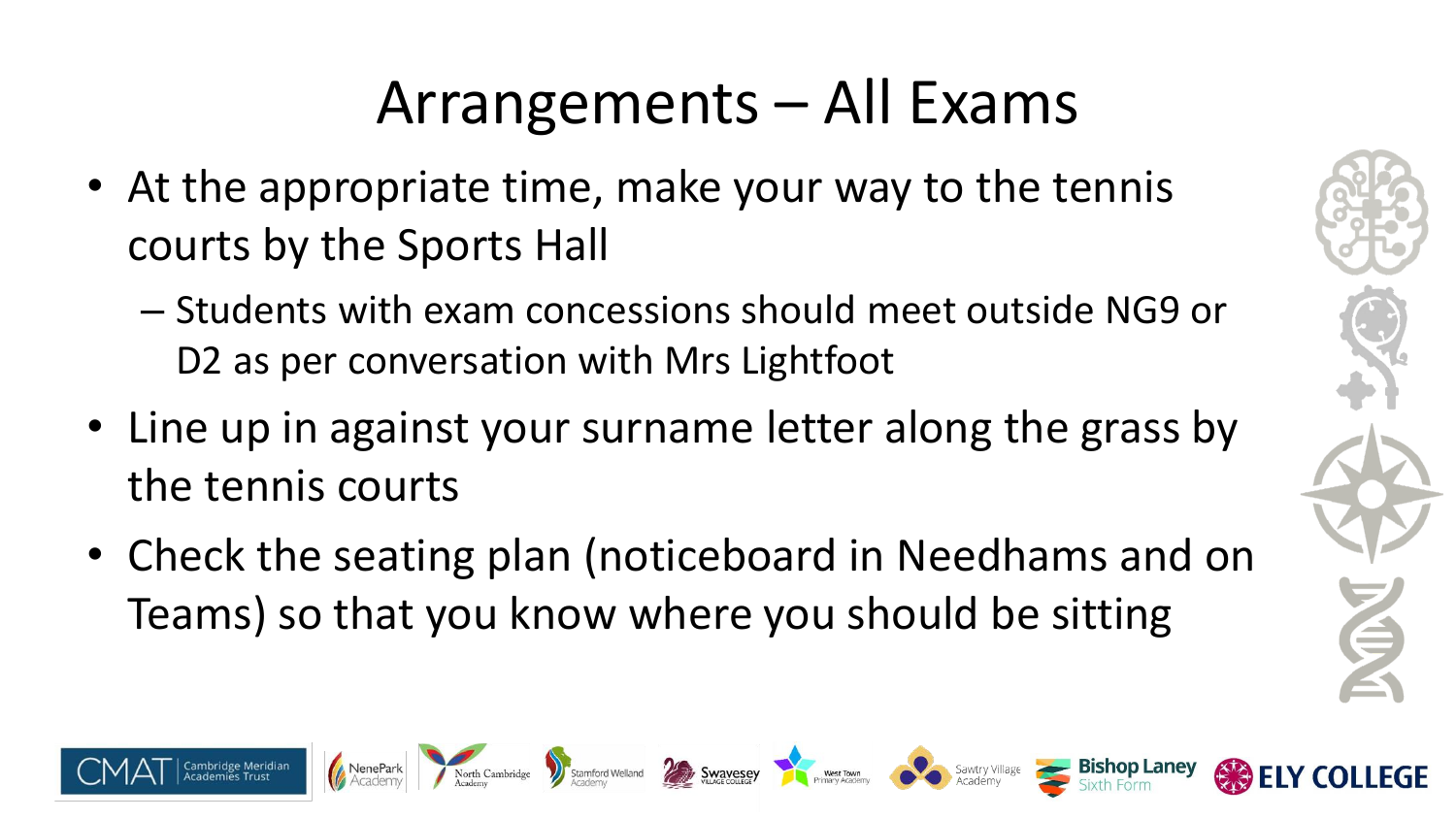#### Arrangements – All Exams

- Your bags will go by your desk in the hall
- You will need to wear a mask for the duration of your time in the hall or additional rooms



**LEGE** 













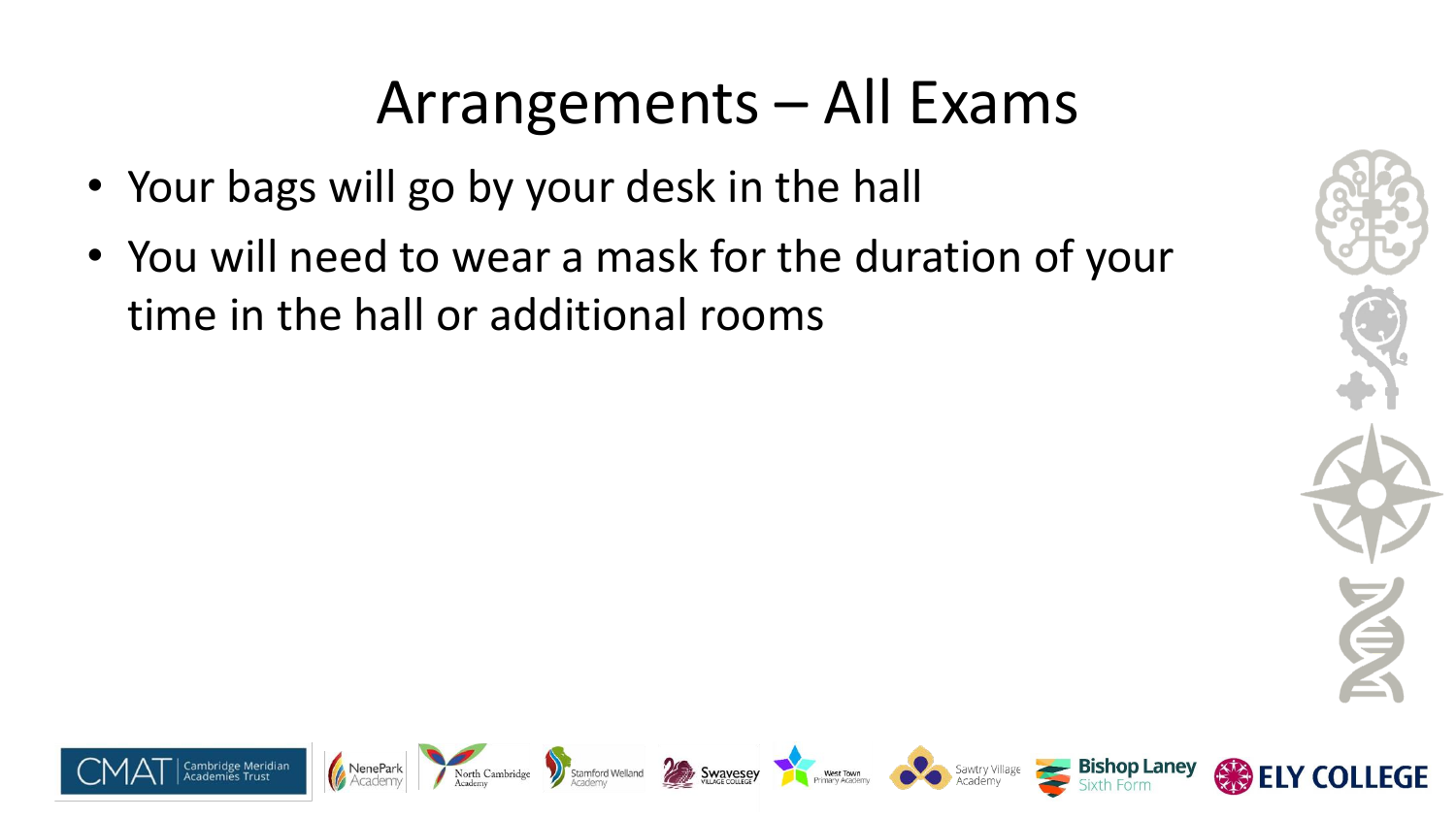# Arrangements – Morning Examinations

- Go to Period 1 as normal each day and register.
- Leave at 08:40



**COLLEGE** 

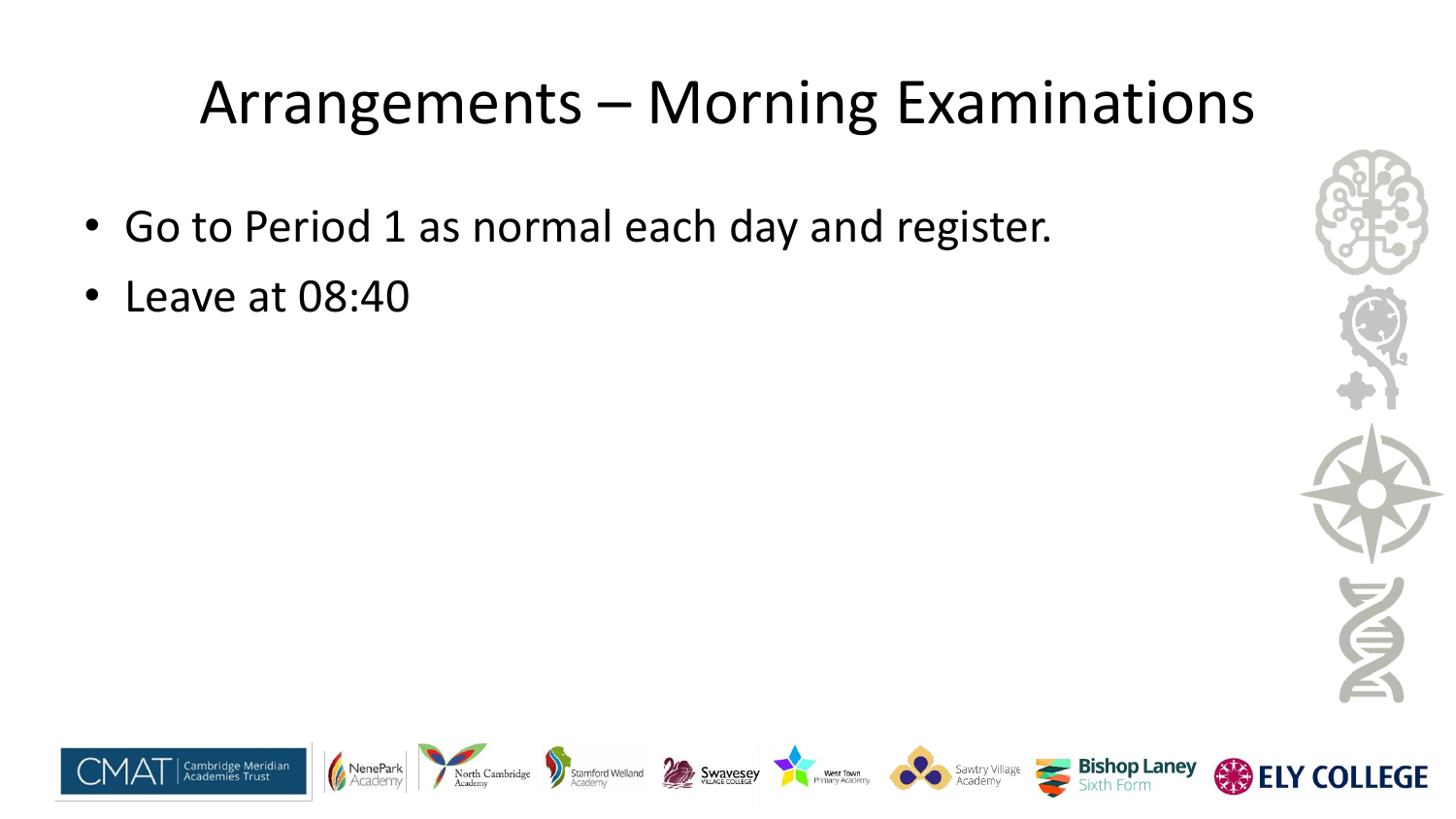# Arrangements – Afternoon Examinations

- If you have an afternoon exam at the end of Break 2 make your way to the field and line up
- You will need to be lined up by 12:45 for a 1pm start.

North Cambridge

• If your exam finishes in time you are **required** to attend your period 5 lesson on completion of the examination. **Failure to do so will be considered truancy and you will receive an after school detention.**

Stamford Welland **Example Swavesey** West Town West Town Sawtry Villa

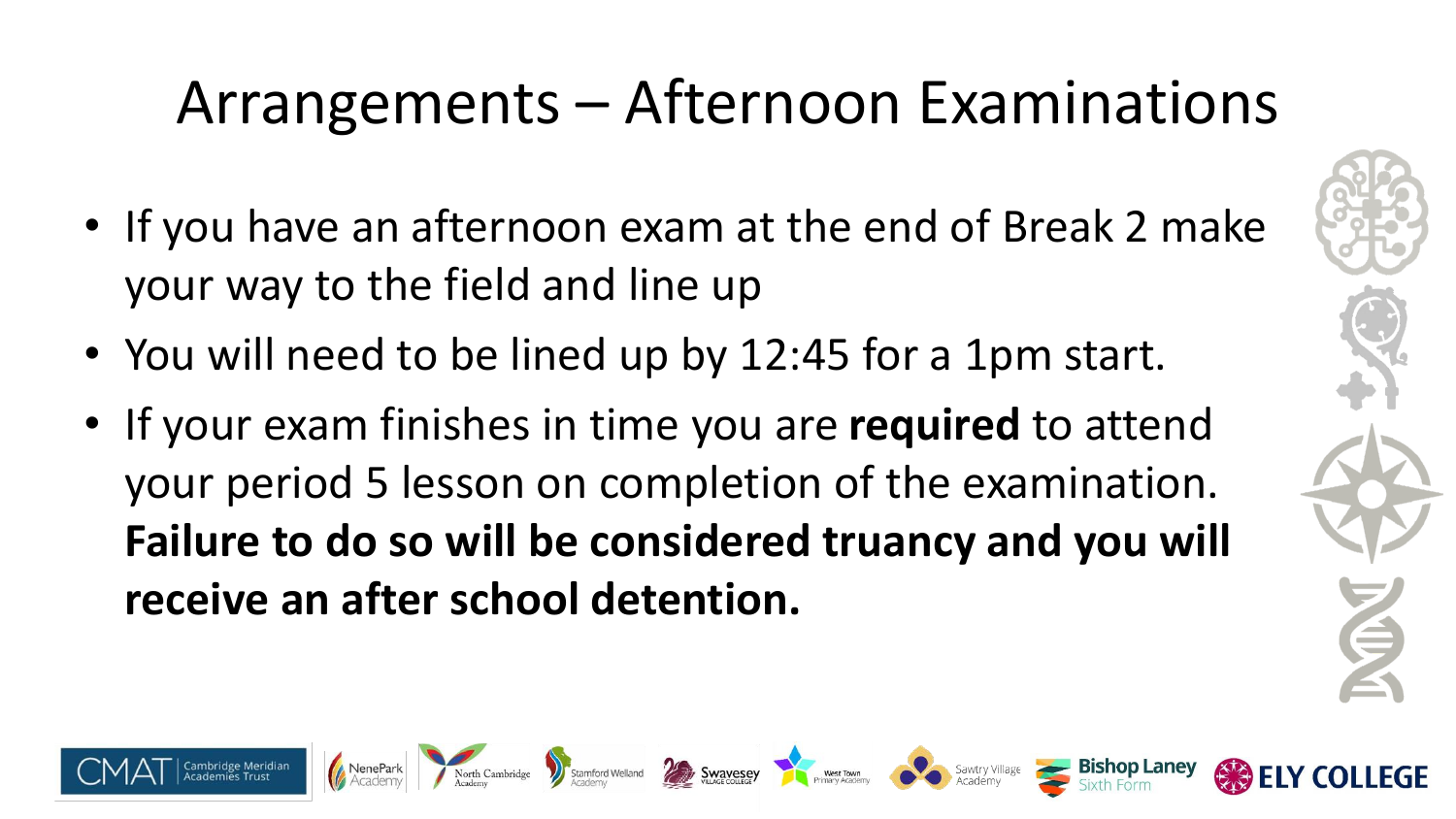### For the Exam

- It is important that you bring all the equipment you need to each exam. This was detailed on the letter sent home –
	- BLACK pens
	- Pencil
	- Ruler (and possibly protractor)
	- Calculator
	- Anything else which your class teacher has told you that you need

Stamford Welland **Example Stamford Welland** Sawtry Village

• If in NG9 remember WIRED headphones

North Cambridge

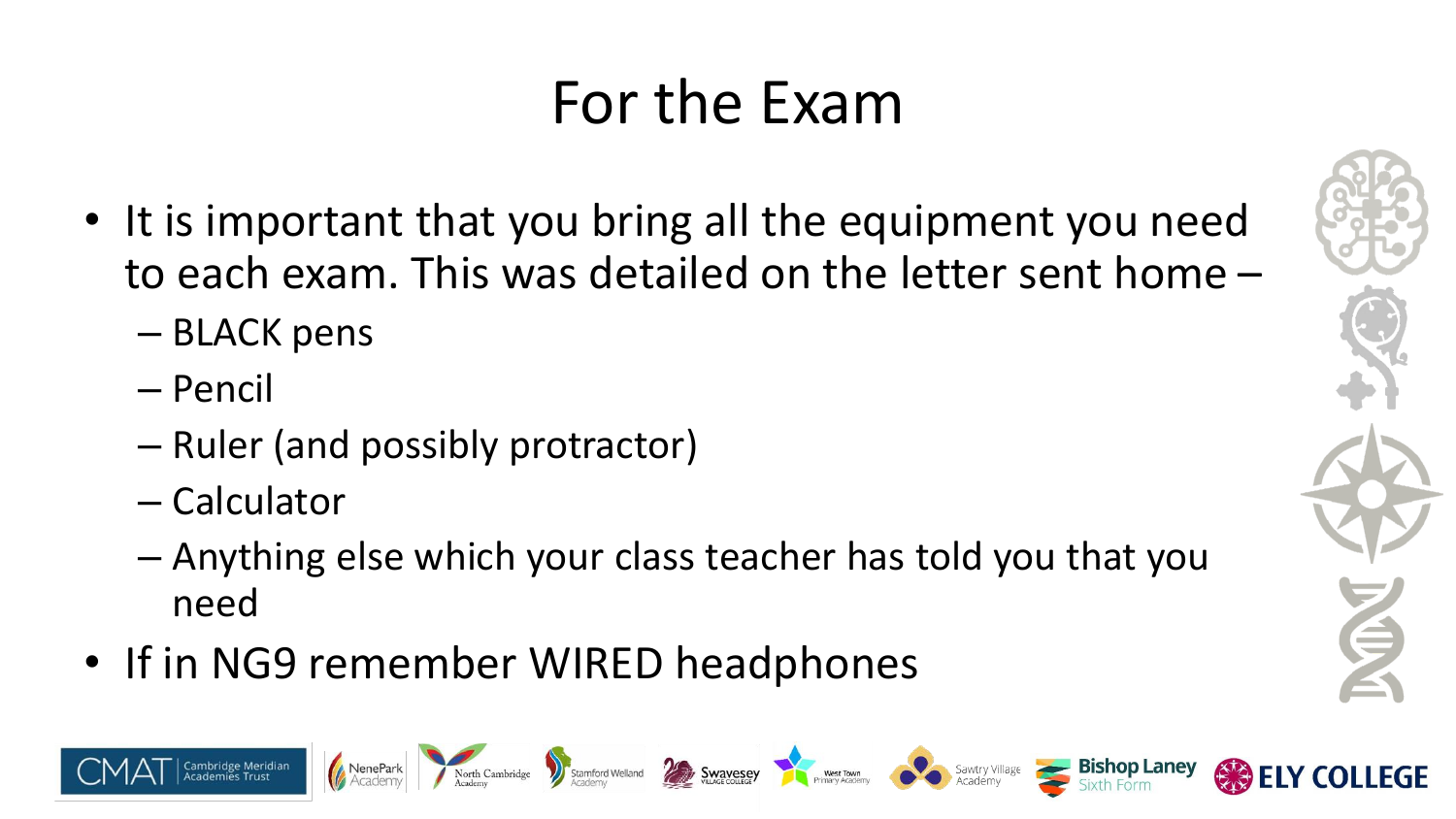# During the Exam

Stamford Welland **Example Stave Service Stave Service Countries Countries Countries and Sawtry Village Sawtry Village Sawtry Village Sawtry Village Stave Countries Academy** 

- Wrist watches (not smart watches) must be removed and placed on the exam desk
- Water bottles must be clear with no labels
- Pencil cases must be clear

•.

- $\bullet$  Calculator lids should be left in bags and not take to desks
- You must not attempt to communicate with othe students at any time during the exam
- No writing on hands even if unrelated

| A |
|---|
|   |
|   |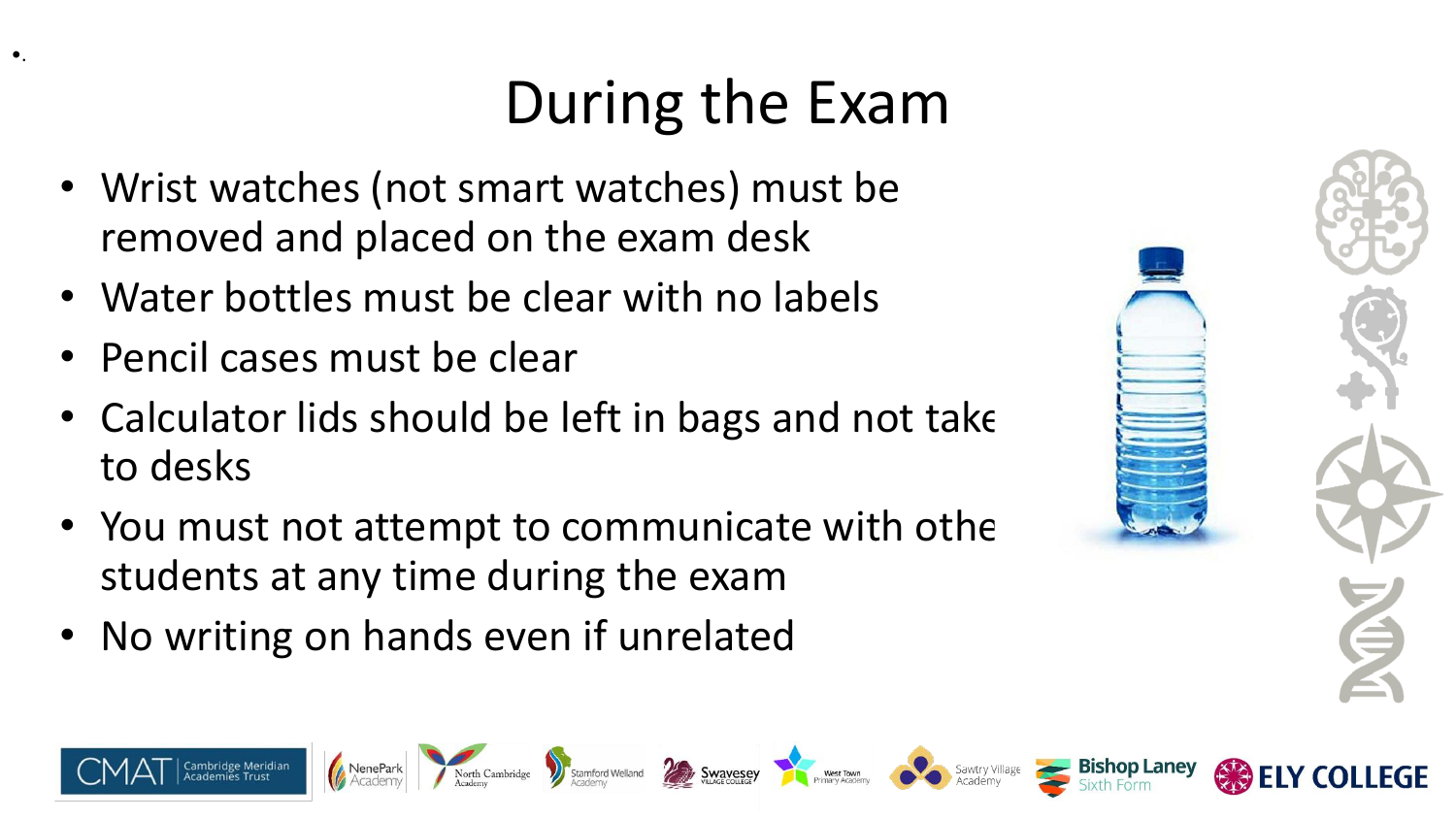# During the Exam

- Please make sure these items are in your bags and are TURNED OFF.
	- Mobile phones
	- Smartwatches
	- iPods

•.

– MP3/4 players or

North Cambridge



– any potential technological/web enabled sources of information

Stamford Welland **Swavesey** West Town West Town Sawtry Village

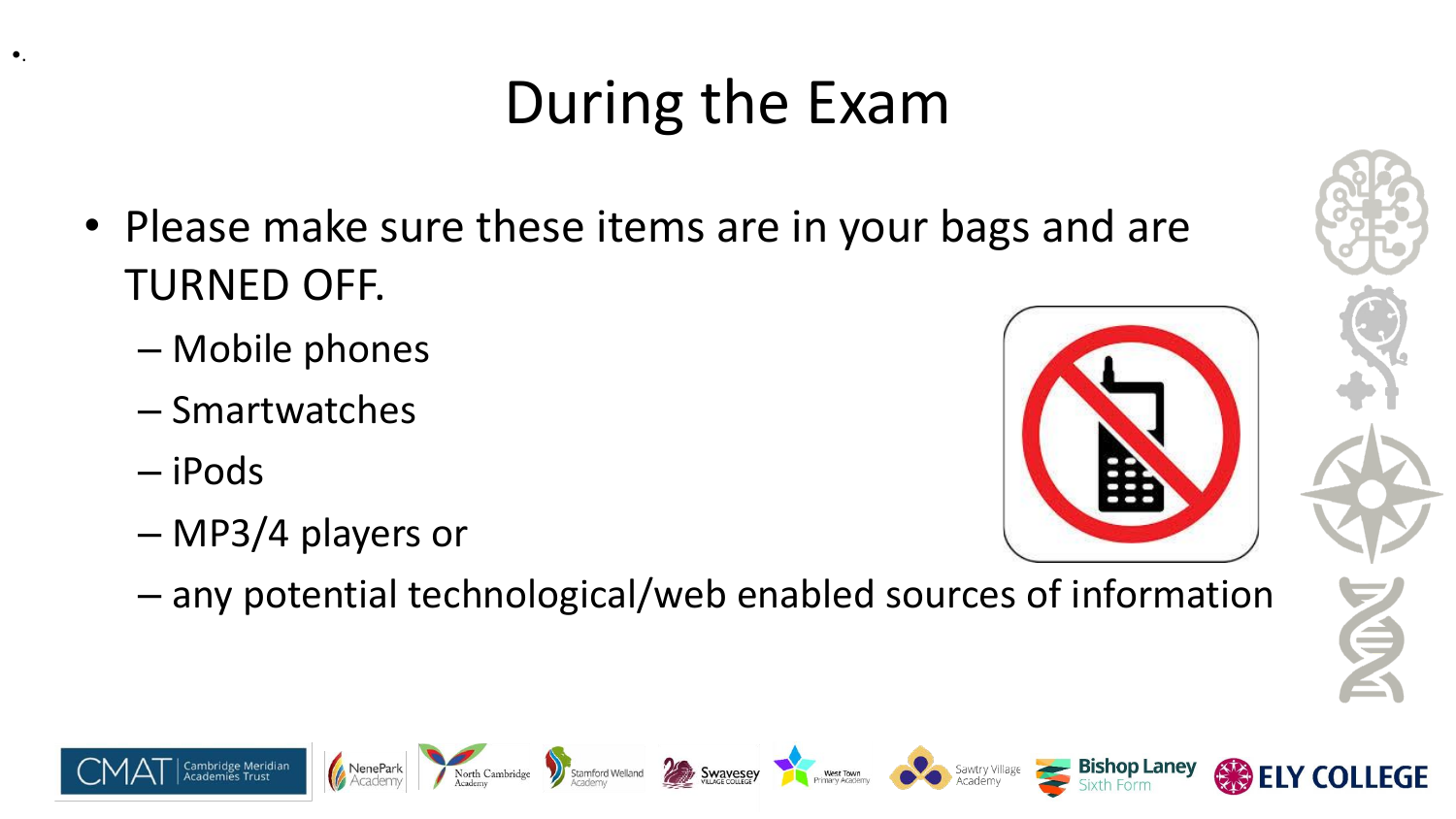### Prohibited Items

• Possession of unauthorised items is an infringement of the regulations and in external exams, could result in disqualification in that **and possibly all exams**

North Cambridge

Stamford Welland

**Swavesey** 



West Town<br>Primary Academy<br>Academy



**LEGE** 

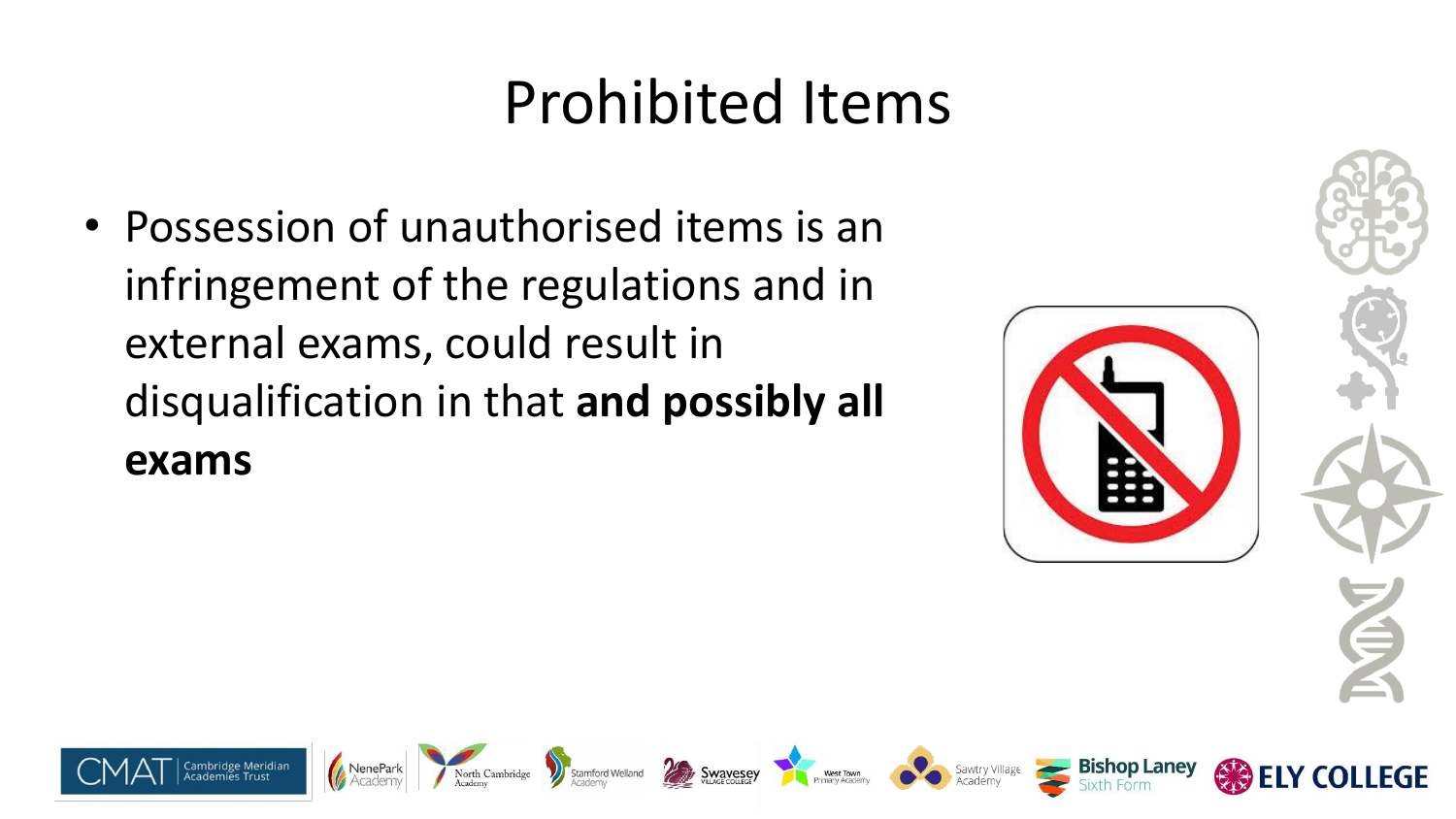# Standards of Behaviour

Stamford Welland **Development Stamford Welland Development Stamford Welland Development Stamford Welland Sawtry Ville** 

- Usual standards of behaviour and expectations apply.
- You will be warned once by the invigilator, after which you may be required to leave the exam, to ensure you do not disrupt others.
- Removal from an exam will be treated as an SLT removal.